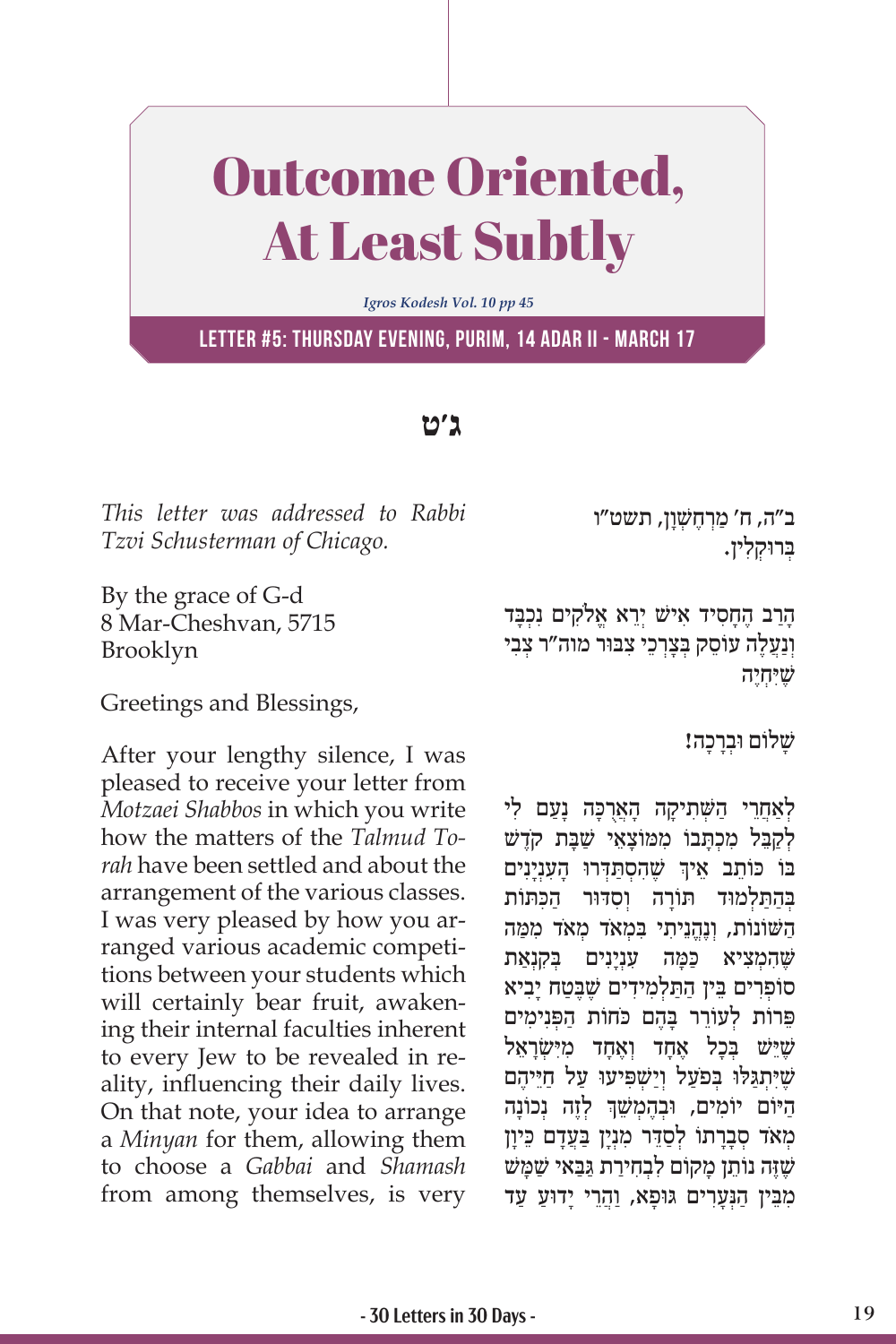appropriate. It is well known how American children are drawn after the construct of a team which has a leader or captain, etc. Your outline of the learning program with adults who you have charged with being windows to Judaism also impressed me, and surely you also saw the essays on *Davening* and their excerpts printed in Talks and Tales. Although written for children, their point and basis is accurate, and they will surely be of value in your speeches.

As I wrote to you in [a previous] letter, although you should not always highlight the following point, it should at least be an inapparent goal. This is, every encounter and speech should impart on the listeners additional vibrance and knowledge of practical, day-to-day *Mitzvos,* for they ultimately are the entire duty of man. This is also self-understood from the common expression of Chassidus that even the deepest ideas need to have an outcome. This outcome needs to effect concrete action, and elaboration on this simple matter is surely unnecessary. Certainly, you can find a diplomatic solution if necessary for them to not realize the intention of every speech to such an extent…

With blessings for success in all of the above,

ַכְּמָה הַנֹּועַר שֶׁבְאַרְצוֹת הַבְּרִית להוּט אחרי סדּוּרים שִׁיּשׁ לִהם יש Team וּבמילא יש לוֹ לִידֵער, קֵעפְּטֵיין וכו' וכו'. כֵּן ַ עוֹשׂה רֹשֵׁם טוֹב התכנית שַׁלּוֹ אוֹדוֹת הלמוּד עם המִבְגִרים שֶׁקְרָאָם לְהָיוֹת חַלּוֹנוֹת לְיַהֲדוּת ּוֶבַט ָח רָא ַּה ג ֵם כּ ַ ן ה ַּמֲאָמִרים אוֹ דוֹ ת הַתְּפִלָּה וְהַחֲלָקִים שֶׁלָּהֶם שֶׁנִּדְפְּסוּ ּבְהַטַּאקִס וְטֵיילִס אַף שֵׁכַּתוּב לצְעירים, אָבל הִנְּקִדָּה וְהִיְסוֹד שֵׁל ַמֲאָמִר ֵ ים א ּל ּו ֲ א ִמ ִּת ּ ים, וֶבַט ָח י ִב ּ יאו ּ לוֹ ת ֶוֹ עֶל ְּת בַהְרָצ ָאוֹ ת ּ יו הוא.

כּמוֹ שִׁכּתבתּי לוֹ במכתבי מאז שֵׁאַף שֵׁלֹּא תַמִיד יֵשׁ לְהַבְלִיט נִקְדַּה הבאה לִקַמַּן אֲבָל צִרְיכָה לְהָיוֹת מטרה בַהֲעָלָם על כּל פּּנים, והוא שֶׁכַּל פְּגִישָׁה וְהַרְצָאַה הָנֵּה יְתוֹסֵף מְזֶה אֱצֵל הַשׁוֹמְעִים מֵרֵץ וְידִיעַה בְּהַנּוֹגֵעַ לְמִצְוֹת מַעֲשִׂיּוֹת בְּפֹעַל ַ בַּחִיי היּוֹם יוֹמִים כּי סוֹף סוֹף הרי זָה כַּל הָאֲדַם, וּמוּבַן גֵּם כֵּן מִכַּל שֶׁכֵּן וַקל וחֹמֵר מַהמּוּבא בַחסידוּת בְּכַמַּה מִקוֹמוֹת אֲשֶׁר הַשְׂכָּלַה הַיּוֹתֵר נַעֲלֵית צִרְיכַה לְהַבִיא לְבְכֵן, ֧֧֖֖֖֖֖֖֖֧֚֚֚֚֚֚֚֚֝֝֬<u>֓</u> וְהַבְּכֵן צָרִיךְ לִפְעוֹל בְּמַעֲשֶׂה בְּפֹעַל ְוָהֲאִר ּ יכו ְּ ת בָדָב ַ ר הפָּ ּשׁ ו ֶּ ט בַטח לְמוֹתַר וּבְוַדָּאי שֶׁיֵּשׁ לְמְצוֹא אֹפֶן ִ ּדיפְּ ַלוֹ מ ִט ִ י א ֻם מ ְכָרִח ְ ים לֶזה שֶׁ ּלֹא ׇׅ֧֧֓<u>֓</u> ַיְרִגִּישׁוּ כָּל כָּךְ הַכַּוָּנָה דְּכָל הַרְצָאָה...

בִּבְרְכַּת הַצָּלָחָה בְּכַל הַנַּ"ל.